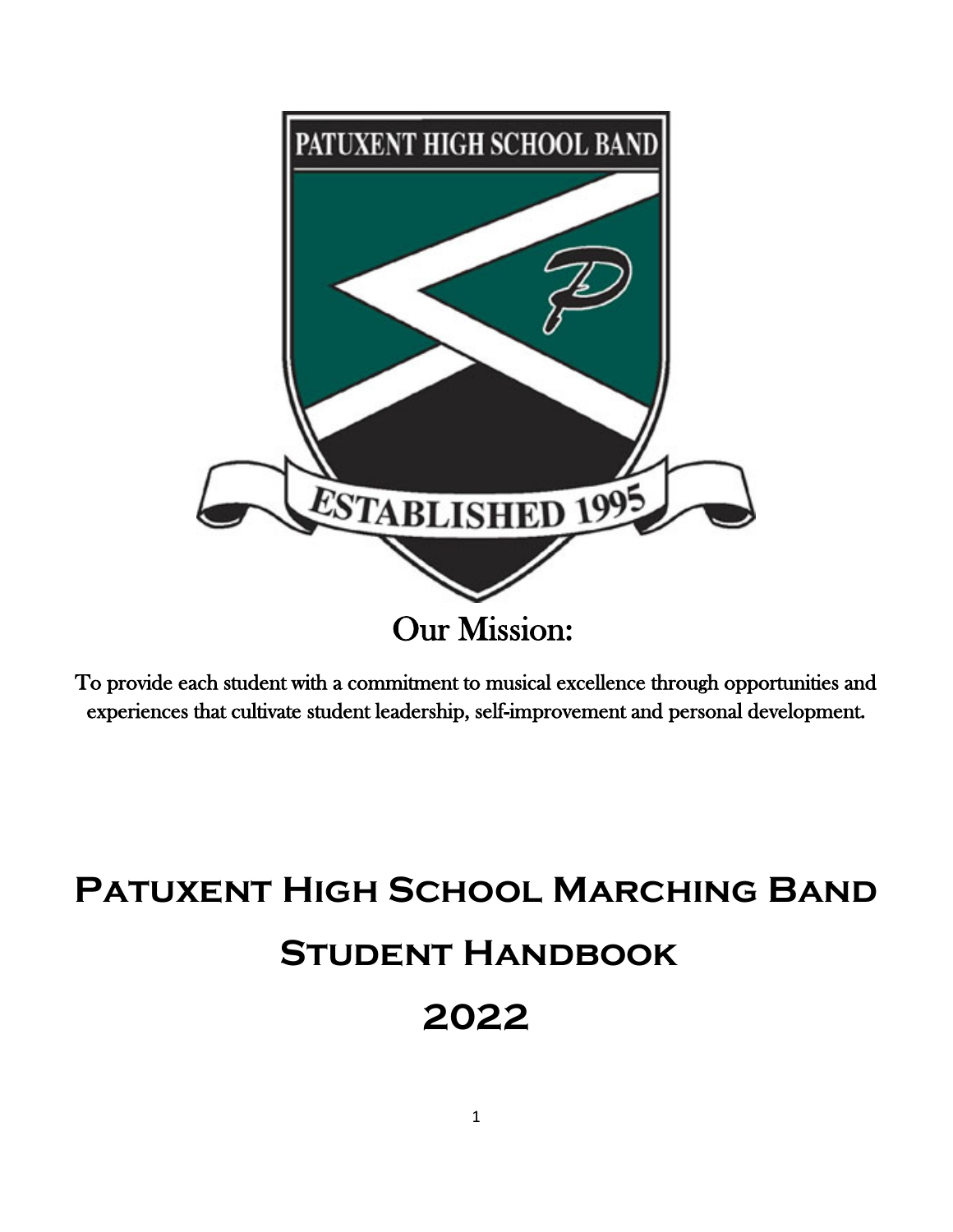# **Welcome!**

Dear Marching Band Members and Parents,

Welcome to the 2022 edition of the Patuxent High School Marching Band! Returning members, welcome back to another exciting season and an opportunity to strengthen relationships, refine your skills and take on new leadership opportunities. New members, we are ecstatic to welcome you into our band family. You are about to be a part of something very special that will provide you ample opportunities to build friendships, take on new challenges, build leadership skills and help discover abilities you did not know you possessed! As you begin to learn and discover the nuances of marching band as an activity, you may feel overwhelmed at times. This is completely normal! I challenge you to stay the course as it only gets easier as you progress through the season. We have a wonderful staff, student leadership team and veteran members that are here to help make sure your first year with us is a memorable one. Everyone in our organization wants **you** to be successful and we will do whatever it takes to ensure you have an enjoyable experience. If you are new to the activity, you may have a lot of questions. The answers to many of those questions can be found in this handbook. If you cannot find an answer to your questions in the handbook, please feel free to contact Mr. Romagno for clarification. There is a lot of information contained in this packet. Please familiarize yourself with the policies and procedures, however, a lot of this will be discussed/taught as we prepare for the season in the spring and summer. Don't let this packet overwhelm you – we will teach you everything you need to know. This handbook serves as a reference and guide as we move throughout the season.

I am humbled each day by the support and dedication of the students, parents, band boosters, administration and community of our band program. My mission for this program is to "Provide each student with a commitment to musical excellence through opportunities and experiences that cultivate student leadership, self-improvement and personal development". We strive for musical excellence every day through rehearsal and performance, however, our larger goal is using music as a vehicle to empower students to become leaders with extraordinary character to ensure they are successful in whatever path they take when they leave our program. I am looking forward to joining all of you on this journey!

Sincerely,

Mr. Daniel Romagno Director of Bands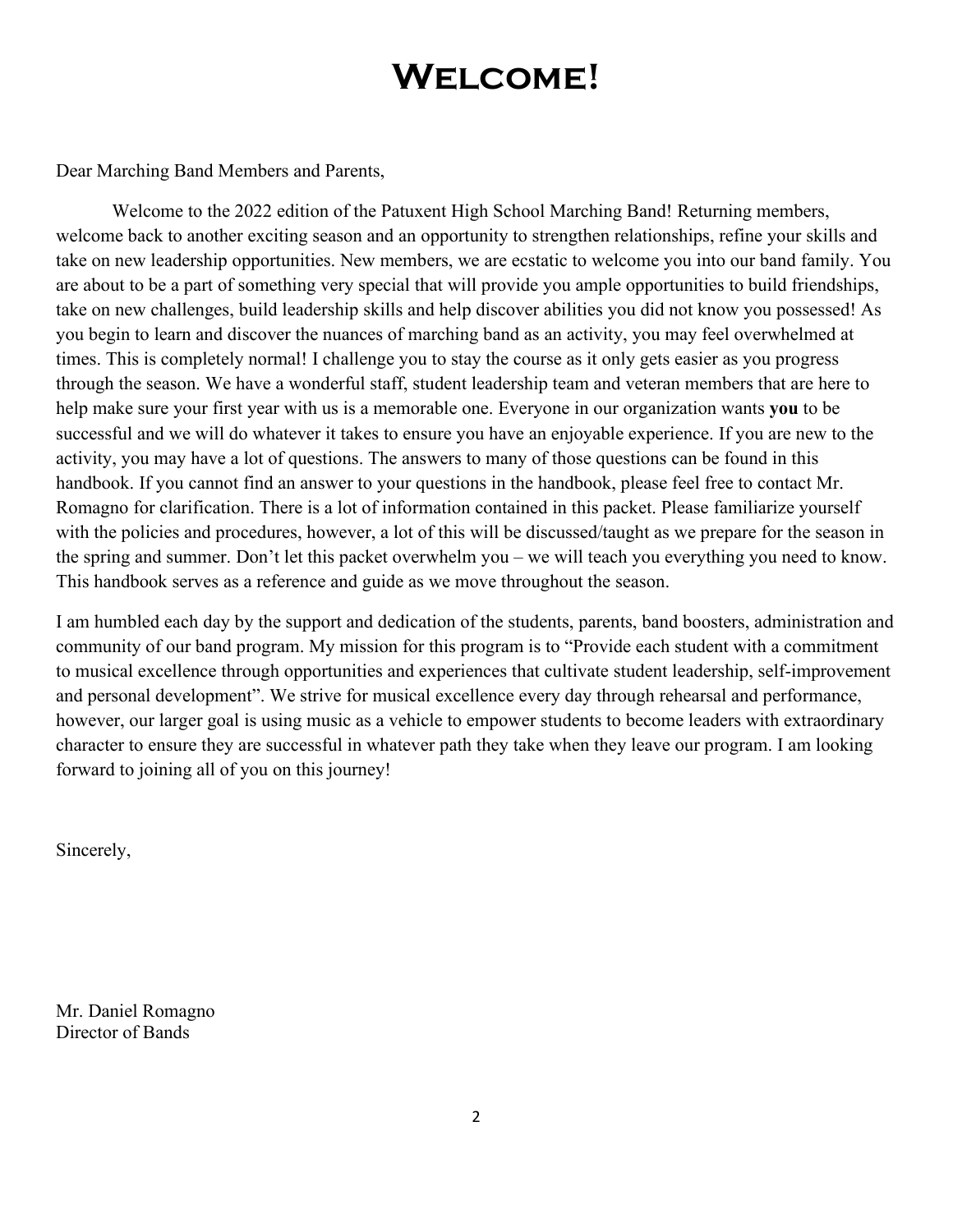# **Stay connected!**

The Patuxent High School Marching Band relies heavily on effective communication. It is extremely important that you complete and return the **Student Information Sheet** to Mr. Romagno by the commitment deadline of June 1<sup>st</sup>. Even if you are a returning member, this is necessary to keep information up to date. E-mail and text message alerts are used often to effectively communicate information in a timely manner.

#### **Band Calendar:**

 The calendar of events for the marching band and **ALL** PHS Band Ensembles can be found on our website. This calendar is updated daily and is your current reference for upcoming events.

**Website:** – [http://www.patuxentband.com](http://www.patuxentband.com/) 

# **Follow us on Social Media!**

The students involved in our program do so many wonderful things throughout the year. We will often post events, student accomplishments and other news on our social media pages to share with the community all of the great things happening within our program.

@patuxentband

Patuxent Band

**o** @patuxentband

### **Remind Messaging App**

In an effort to communicate information clearly and quickly, all ensembles, including marching band, we utilize the Remind messaging service. It is a free app available through your phone app store. This is an easy way to effectively dispense information including, but not limited to the following:

This service is for both students AND parents!

- Upcoming events
- **Fundraisers**
- Schedule changes
- Arrival times for pick up when returning from trips
- Rehearsal/performance reminders
- News/updates about things going on in our program

Utilizing this service is the easiest way to stay up to date on what is going on in the PHS Band program. Instructions for how to join the Remind group for each ensemble we offer is available at the bottom of each ensemble page on the website (www.patuxentband.com).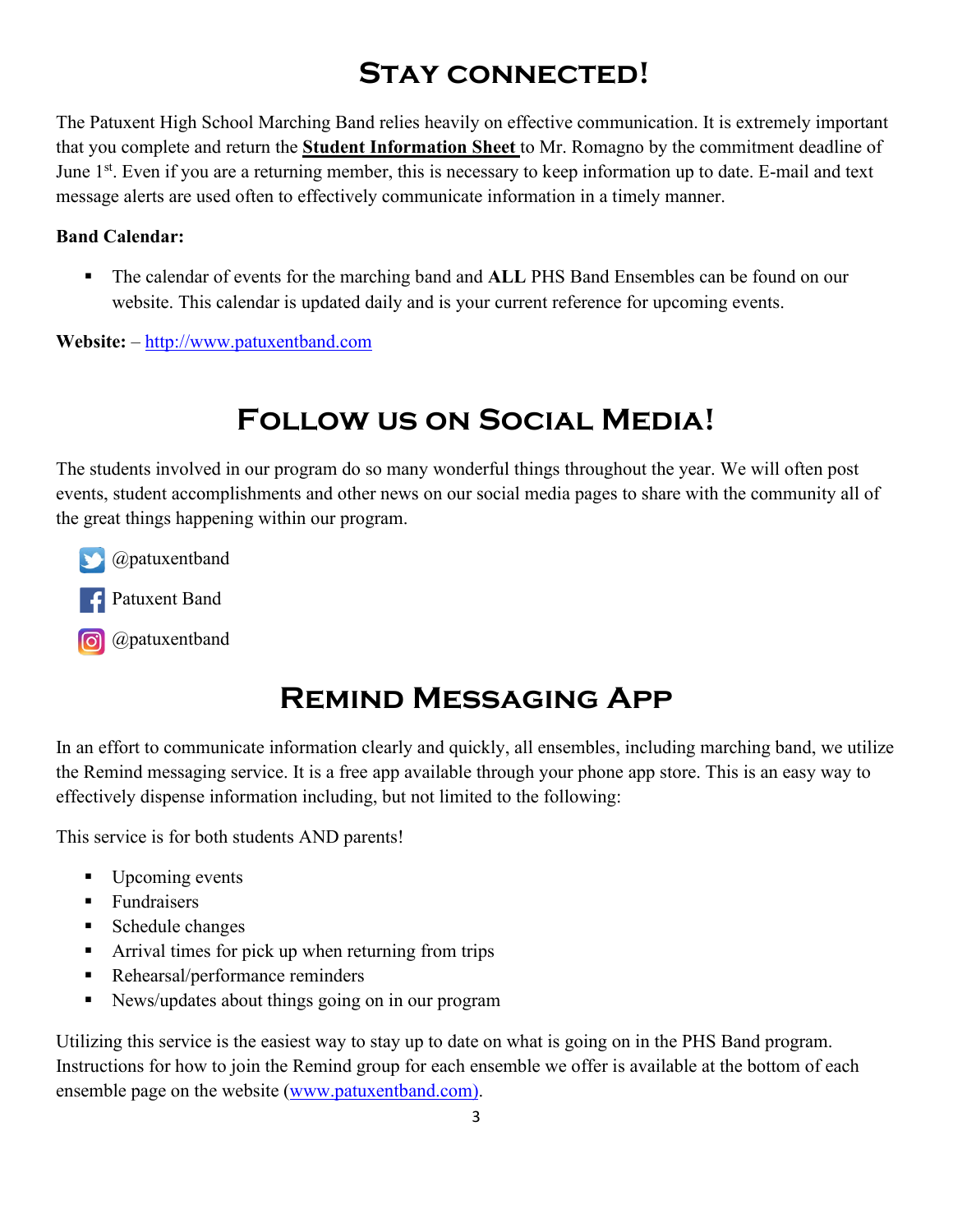

# Sign up for important updates from Mr. Romagno

Get information for Patuxent High School right on your phone-not on handouts.



Don't have a mobile phone? Go to *rmd.at/patuxentmb* on a desktop computer to sign up for email notifications.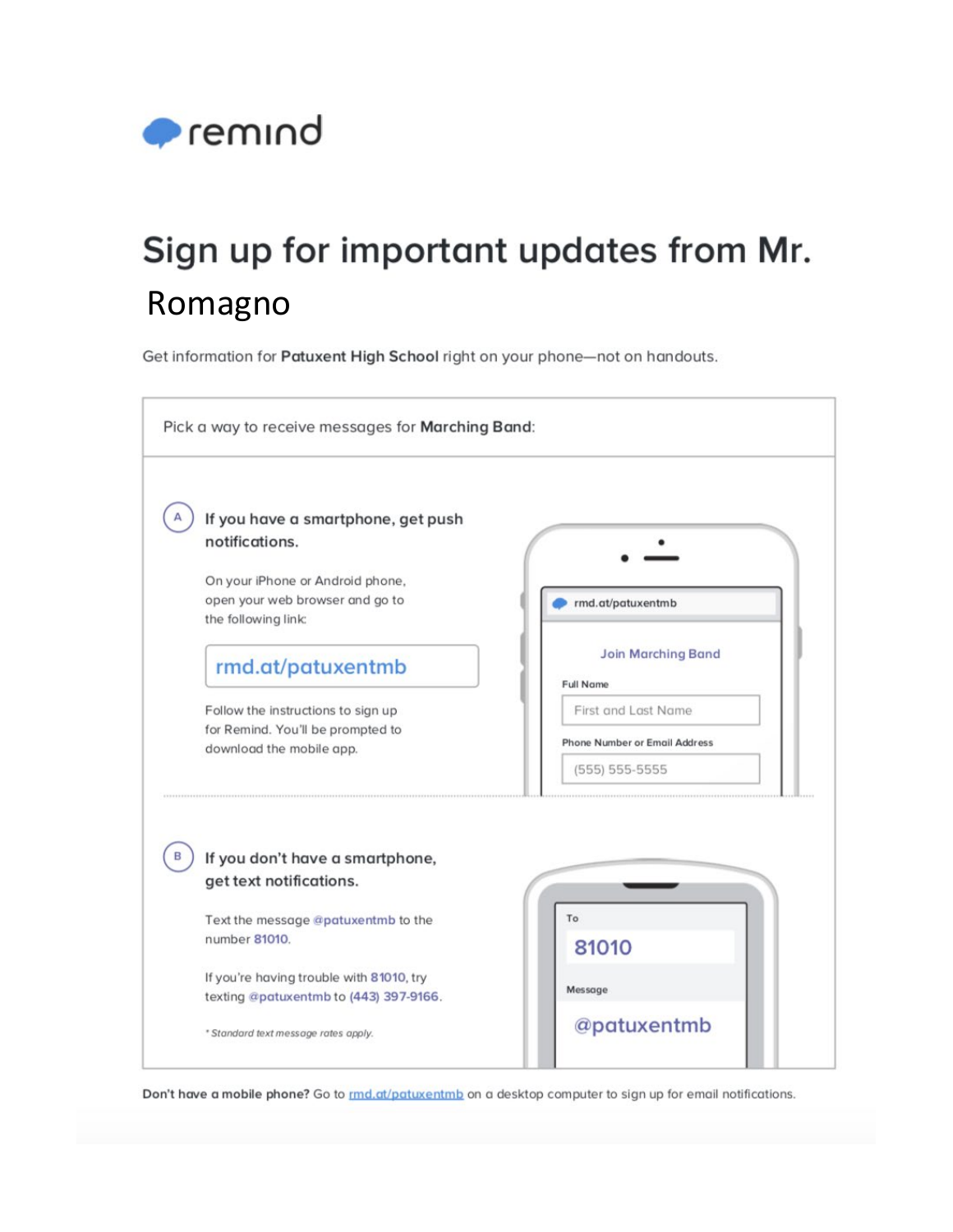### **Patuxent Marching Band Spring Rehearsal Schedule**

Below you will find the most up to date rehearsal schedule for the spring/summer. In the event of a schedule change, parents and students will be notified as far in advance as possible via email or the Remind text service. Please sign up for the marching band remind to stay in communication about rehearsals and information.

\**all rehearsals and mini camps are mandatory. 8th grade students have the option to be bussed to Patuxent at the end of the their school day.*

#### **Rehearsals**

(students will receive all music needed for the upcoming season at these rehearsals)

Tuesday May 17<sup>th</sup> 3:30- 5:30

Thursday May  $19<sup>th</sup>$  3:30- 5:30

Tuesday May 24th 3:30- 5:30

Thursday May 26th 3:30- 5:30

#### **Mini Camp**

Tuesday June  $7<sup>th</sup>$  3:30-6:30

Wednesday June 8<sup>th</sup> 3:30- 6:30

Thursday June 9<sup>th</sup> 3:30- 6:30

#### **Important Summer Dates to Save (NEW BAND CAMP DATES!!) as of 3/28**

#### **Band Camp (extremely mandatory!)**

(Tentative) Week 1: August  $8<sup>th</sup> - 12<sup>th</sup>$  (5 days, 8:00 am- 6:00pm)

Week 2: August  $15^{th}$ - 19<sup>th</sup> (5 days, 8:00 am – 6:00pm)

Band Camp celebration trip (TBD) August 27<sup>th</sup>.

#### **Summer Rehearsals**

Tuesday August 23rd 3:30- 5:30

Wednesday August 24<sup>th</sup> 3:30- 5:30

Thursday August 25th 3:30- 5:30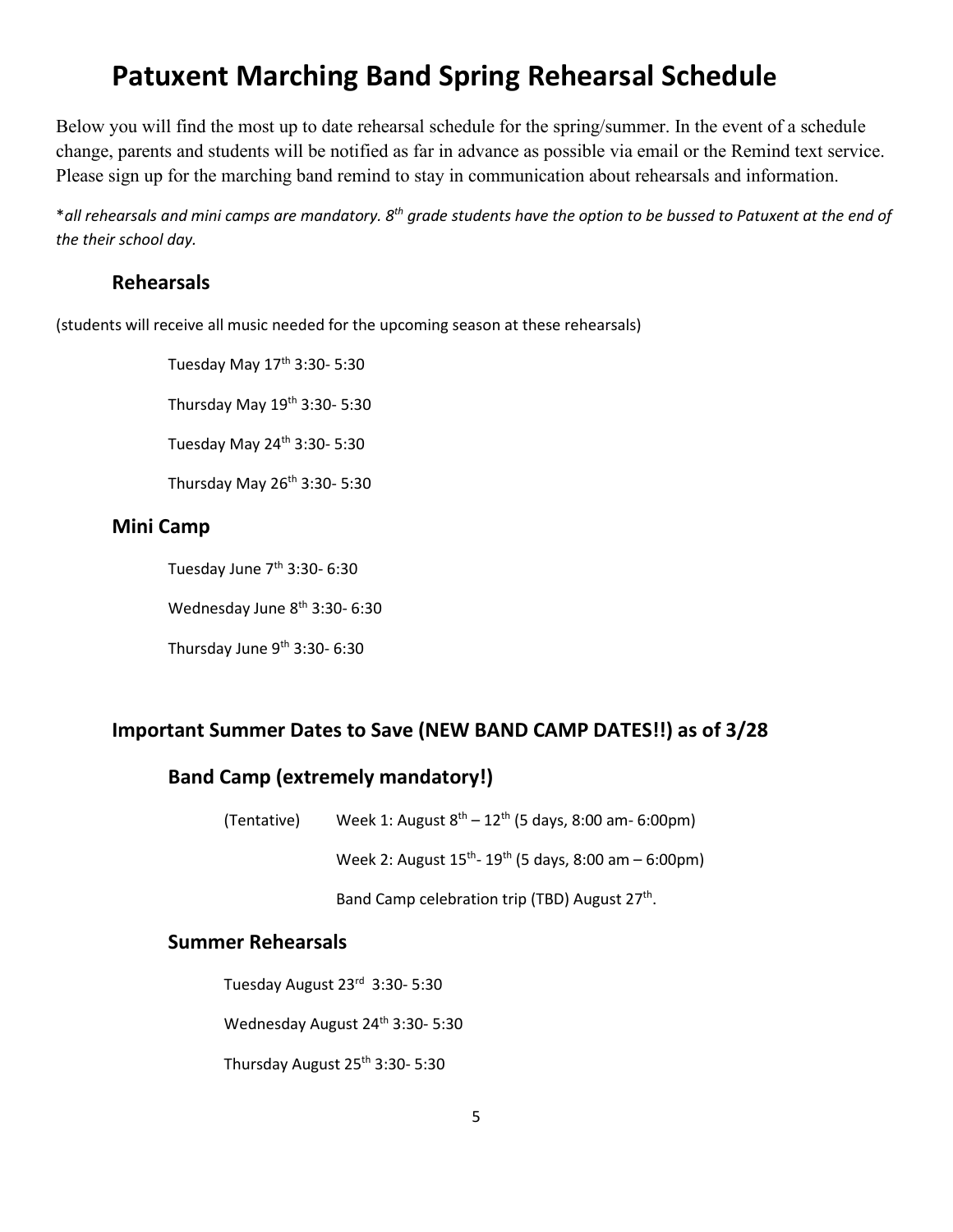### **Patuxent Marching Band Performance Schedule**

Below you will find the most up to date performance schedule for the fall marching season. In the event of a schedule change, parents and students will be notified as far in advance as possible via email or the Remind text service. Please sign up for the marching band remind to stay in communication about rehearsals and information. Due to the nature of USBands competitions, exact report times and show times will be given to students as soon as possible before a competition, usually within 1-2 weeks before.

#### **September**

- 9<sup>th</sup>- USBands competition at Great Mills HS
- 17<sup>th</sup>- USBands competition at Patuxent HS, HOMESHOW
- 24<sup>th</sup>- USBands competition at Chopticon HS

#### **October**

- **1st- USBands Marine Corps Invitational at NAVY- Marine Corps Memorial Stadium**
- **8th- USBands Competition at Leonardtown HS**
- **22nd- USBands Maryland State Championships at Calvert Hall College**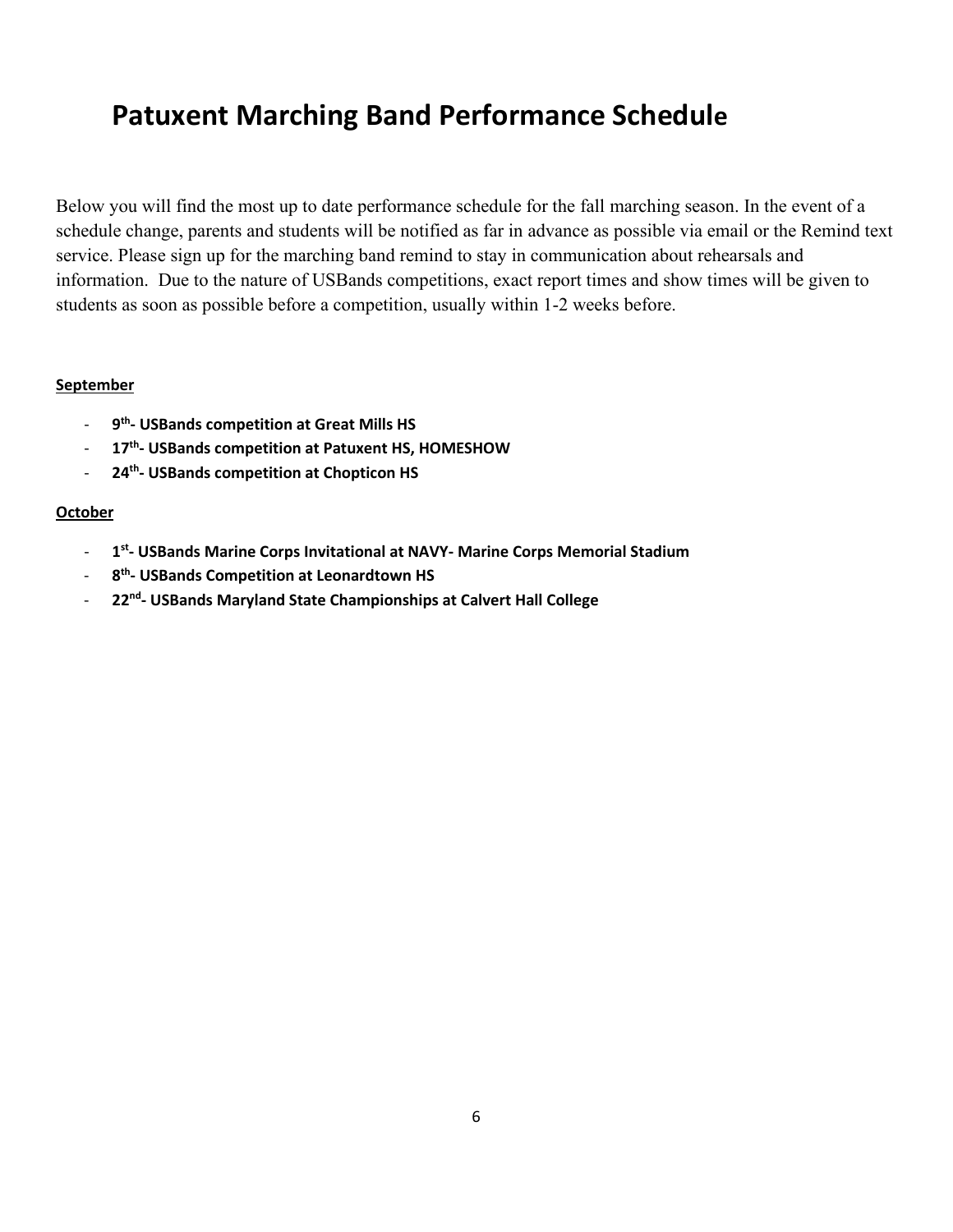### **Marching Band Expenses**

First, please understand that NO STUDENTS will ever be turned away due to the inability to afford band dues. In order to cover the cost of our knowledgeable instructional staff, music arrangement, drill design, travel, equipment, props and additional items that go into making a successful marching band season, it is necessary for all students to pay the fees designated below.

- **NEW Instrumentalists \$285**
	- One pair of gloves for rehearsal and one for performance
	- **Tour t-shirt**
	- **Stadium Jacket**
	- Water Jug
- **NEW Colorguard \$295**
	- One pair of gloves
	- **Tour t-shirt**
	- **Stadium Jacket**
	- Costume, Equipment  $&$  Flags
	- Water Jug
- **RETURNING Instrumentalists \$245**
	- One pair of gloves for rehearsal and one for performance
	- **Tour t-shirt**
- **RETURNING Colorguard \$255** 
	- One pair of gloves
	- **Tour t-shirt**
	- Costume
	- Equipment  $&$  Flags
- **Marching Shoes \$30 This is a Separate fee from the band fees above.** 
	- **New members must order shoes!**
	- Veteran members only need to purchase shoes if their current pair needs to be replaced.
- **Families with multiple students marching are only required to pay 50% of the oldest student's activity fee for each subsequent student marching in the band.**

### **ALL FEES ARE DUE BY August 19th**

### **If fees are not paid in full OR payment schedules are not up to date by August 19th your participation in the activity may be in jeopardy.**

**If you have a financial situation that requires assistance in paying these dues, please let Mr. Romagno know immediately so we can put a plan into place. WE WILL NEVER TURN STUDENTS AWAY DUE TO FINANCIAL REASONS. Students using financial assistance will be required to participate in band events and fundraisers as a contribution to the program for assistance.** 

\*Fundraisers will be held throughout the year to help offset this cost. If you cannot afford the fees mentioned above, it is **your responsibility** to take advantage of fundraising opportunities to help raise money.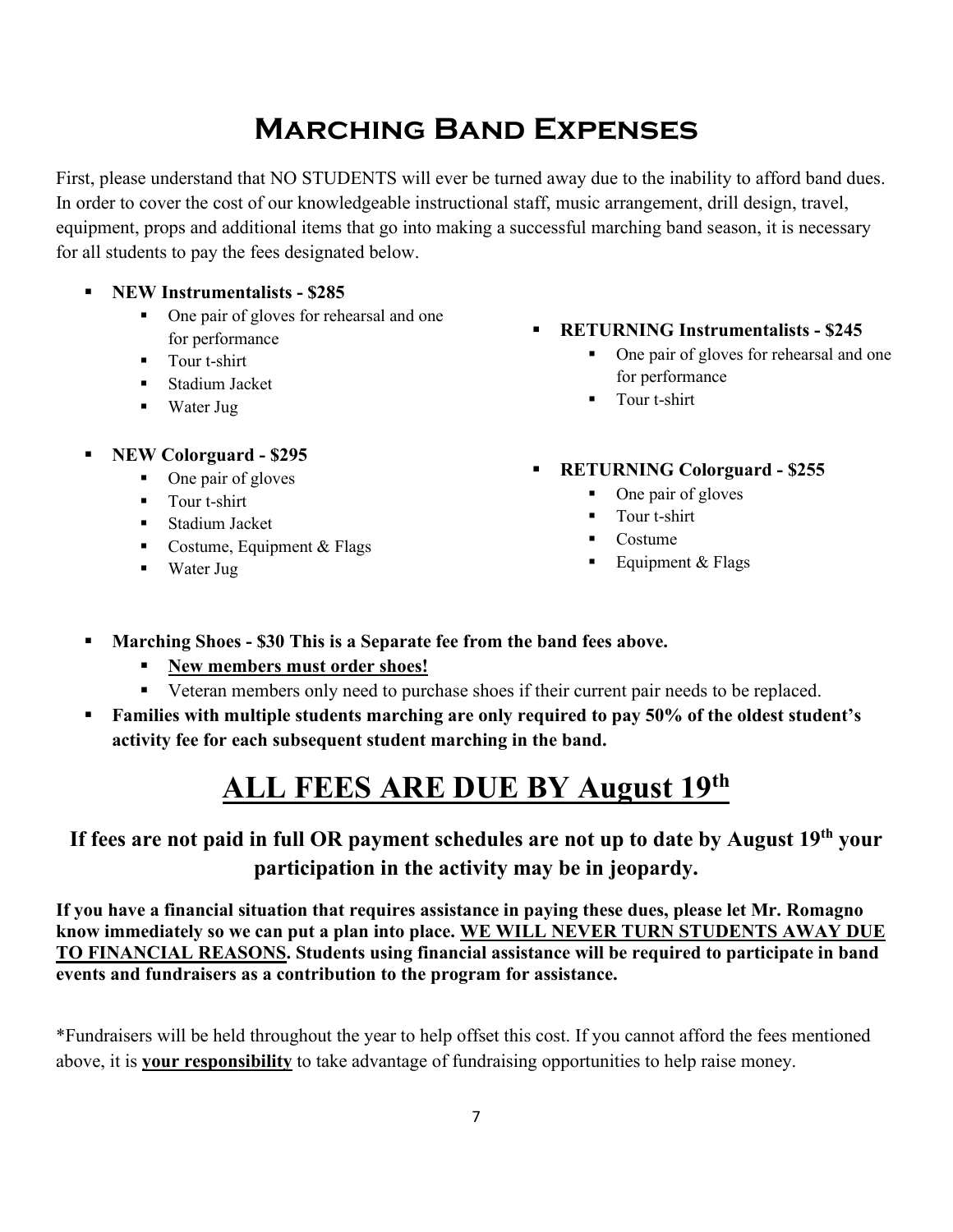### **Uniforms & Equipment**

Each PHS Band member will be issued a marching uniform and shako (hat) during band camp. Marching uniforms are to be kept in the uniform storage room located in the band room always. **NO uniforms should be taken home for any reason.**

For students who do not own an instrument, a school instrument will be provided. All equipment and uniforms loaned to a student must be returned at the conclusion of the marching band season. **Students who have not returned uniforms or equipment will have a Financial Obligation placed on their account.** 

### **Attendance Policy**

Attendance at all PHS Rehearsals and Performances is MANDATORY. The unique aspect of marching band, unlike sports, is there are no bench or reserve players; everyone is a starter. Each member's success relies heavily on the other members of their section or those around them on the field. If you miss rehearsals, you are creating a scenario where other members must rehearse in a non-realistic setting and expect them to be ready for performance.

- **All REHEARSAL absences must be cleared with Mr. Romagno in advance!**
- **All PERFORMANCE absences must be cleared with Mr. Romagno at least 2 WEEKS in advance!**

#### **Excused Absence:**

Excused absences are absences that absolutely cannot be avoided (a death in the immediate family, severe illness, emergency situations, etc.). In the event of an emergency that causes you to miss rehearsal, you must tell Mr. Romagno of your absence and reason **IMMEDIATELY** via phone or email.

#### **Unexcused Absences:**

Unexcused absences are things that could have been avoided. These reasons include, but are not limited to: work, driver's ed., forgetting about rehearsal, attending a concert, not having a ride to rehearsal, vacations, doctor's appointments (unless cleared with Mr. Romagno in advance), homework etc.)

**You are responsible for communicating your absences in a timely manner. Failure to do so will result in consequences at the director's discretion.**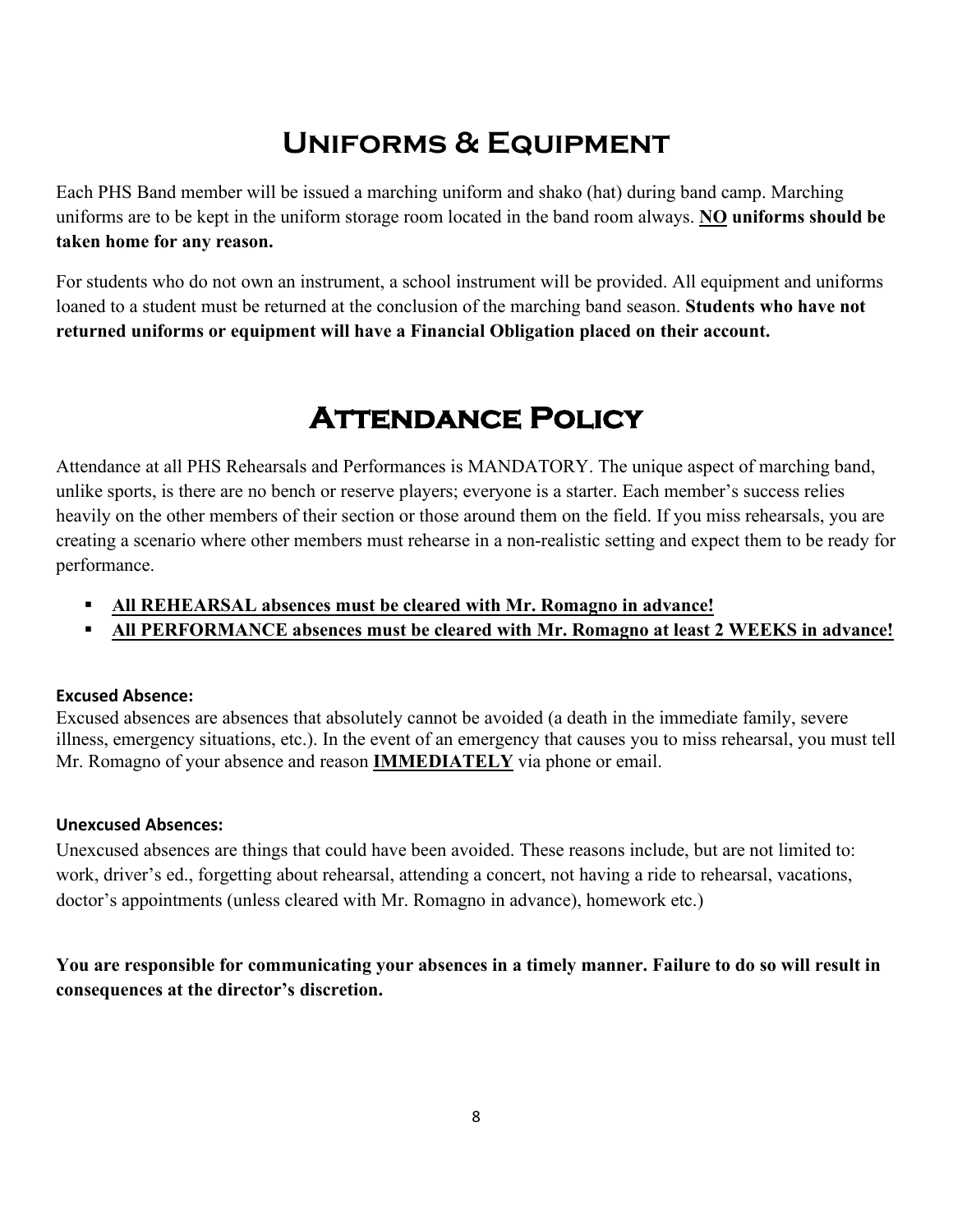### **Expectations for Band Members**

The Patuxent High School Marching Band has a rich tradition of excellence and respect. As part of this band, you are not only representing yourself, but the entire PHS Band Program, Patuxent High School, Calvert County Public Schools and generations of band members who have come before you. To uphold this tradition of excellence, we as a program should expect to follow the rules and regulations of the PHS Marching Band. These expectations are set in place to assure rehearsal efficiency and provide each student with "A Commitment to Musical Excellence".

#### **Rehearsal Procedures**

- You are expected to be at rehearsals BEFORE the specified start time. Rehearsal start time is when instruction begins. You should have your instrument and all equipment ready for rehearsal and help set up the field, props and front ensemble before the start time. You are "on time" when you are in attendance block 5 minutes prior to the rehearsal start time. If you are not in attendance block by this time, you will be considered late.
- **Come to every rehearsal prepared. You should have:** 
	- Instrument (and any equipment needed to make it operate)
	- Music  $&$  warm ups in a binder with plastic protector sheets
	- Vour dot book or UDB app
	- $\blacksquare$  Pencil
	- Piece of chalk
- Each student is expected to help set the field up for rehearsal each day. This process should start no later than 30 minutes prior to the rehearsal start time. Student leaders will help ensure that this process is completed on time.
- **Please note that the rehearsal end time is the end of the instructional time. After instruction ends, there will be announcements followed by field tear down. Every student is expected to help clean up the field from rehearsal and ensure all instruments, props and equipment get put away before they leave.**

#### **\*If you would not like to wait for your student in the car, please plan to arrive 30 minutes after the instructional time ends.**

#### **Practice**

- As a band member, you are expected to practice your music, know your parts, and memorize the show. You are part of a group made up of individuals. If individuals are not prepared, the product and success of the whole is compromised.
- Practice is different than rehearsal. Practice is what you do at home figuring out your notes, figuring out your rhythms. Rehearsal is what we do together – listening and learning other sections' parts and seeing how your part fits into the whole.
- The amount of time you practice determines how far we can get in rehearsal. When individuals do not practice, they limit how far the group can progress.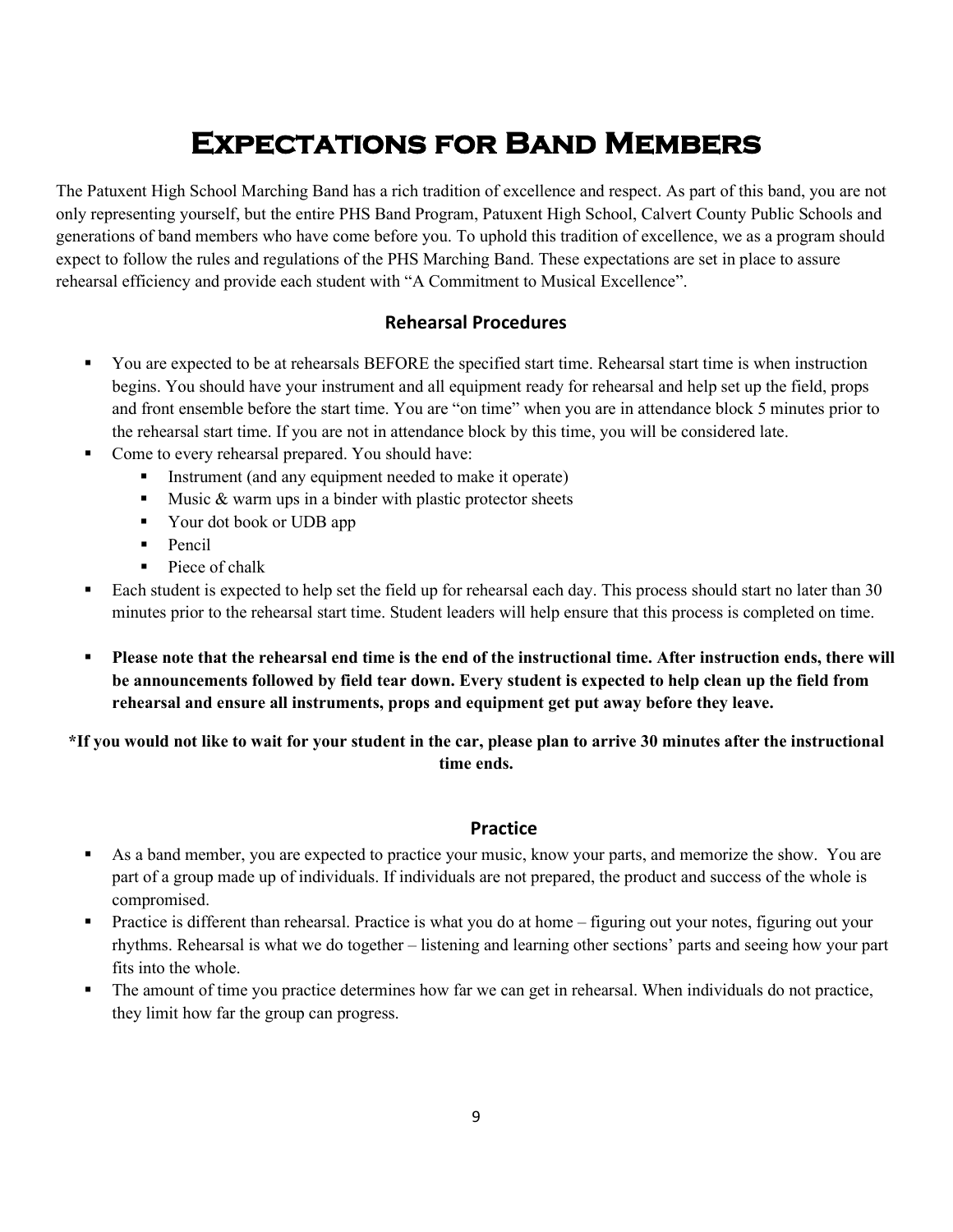#### **Travel**

The marching band is one of the most visible and active entities of Patuxent High School. We travel often to perform and represent our school and county in many locations throughout Maryland and the surrounding states. It is important that we represent ourselves in a positive way wherever we travel.

- When we travel as a program, the same rules and guidelines of CCPS, PHS, and PHS Band apply as if we were still on school grounds.
- The way that you carry yourself in public reflects the kind of group that you are a part of. This includes the way you treat and interact with the people and facilities that we visit.
- **YOU** are responsible for loading your instrument, uniform (and all its parts), shako, shoes and black socks, and lunch (if necessary).
- When off school grounds, no students should ever be alone. **Students MUST travel in groups of 2 or more always.** If you should need to leave the group (to use the restroom, emergency reasons, etc.), make sure either Mr. Romagno or a chaperone know where you are always.
- **If you need to make alternative travel arrangements, it is YOUR responsibility to make sure that Mr. Romagno is informed, and that you get to the correct destination ON TIME. If you need to make alternative travel arrangements for the trip back to PHS, a parent or guardian MUST see Mr. Romagno or a chaperone to sign you out before you leave. If somebody other than a parent or guardian is picking you up, your parent or guardian must send a note to Mr. Romagno with the name of the person picking you up, and then that person must come to sign you out with government issued photo identification.**

#### **In Uniform…**

- When you are in uniform, your behavior should be serious, reserved and focused. Our uniform represents our school and program but is also a symbol of pride and excellence. People will directly associate your uniform (and your behavior in it) with your performance and our program. Any behavior unbecoming this will not be tolerated, as it compromises the integrity of the upcoming performance and ruins the focus of other band members.
- You must make sure your uniform is worn properly and taken care of. Section leaders should check their sections before every performance to ensure that they are dressed.
- When in uniform, you are not to play or make noise on your instruments unless performing or instructed to do so by Mr. Romagno or a student leader. Doing this gives a sloppy impression of our program.
- When we are finished with a performance, you are expected to take off your uniform and hang it up appropriately (pants folded on the seam and placed on the hanger, jacket placed neatly on the hanger and zipped, no shoes or socks in the garment bags). When we arrive back at PHS, it is the band member's responsibility to place the uniforms back on it's appropriate spot in the uniform room, and place their shako in the appropriate place.
- When we enter the stands to watch other bands and to watch the awards, you are expected to be humble and respectful to others. I expect the PHS Marching Band to be the best audience in attendance.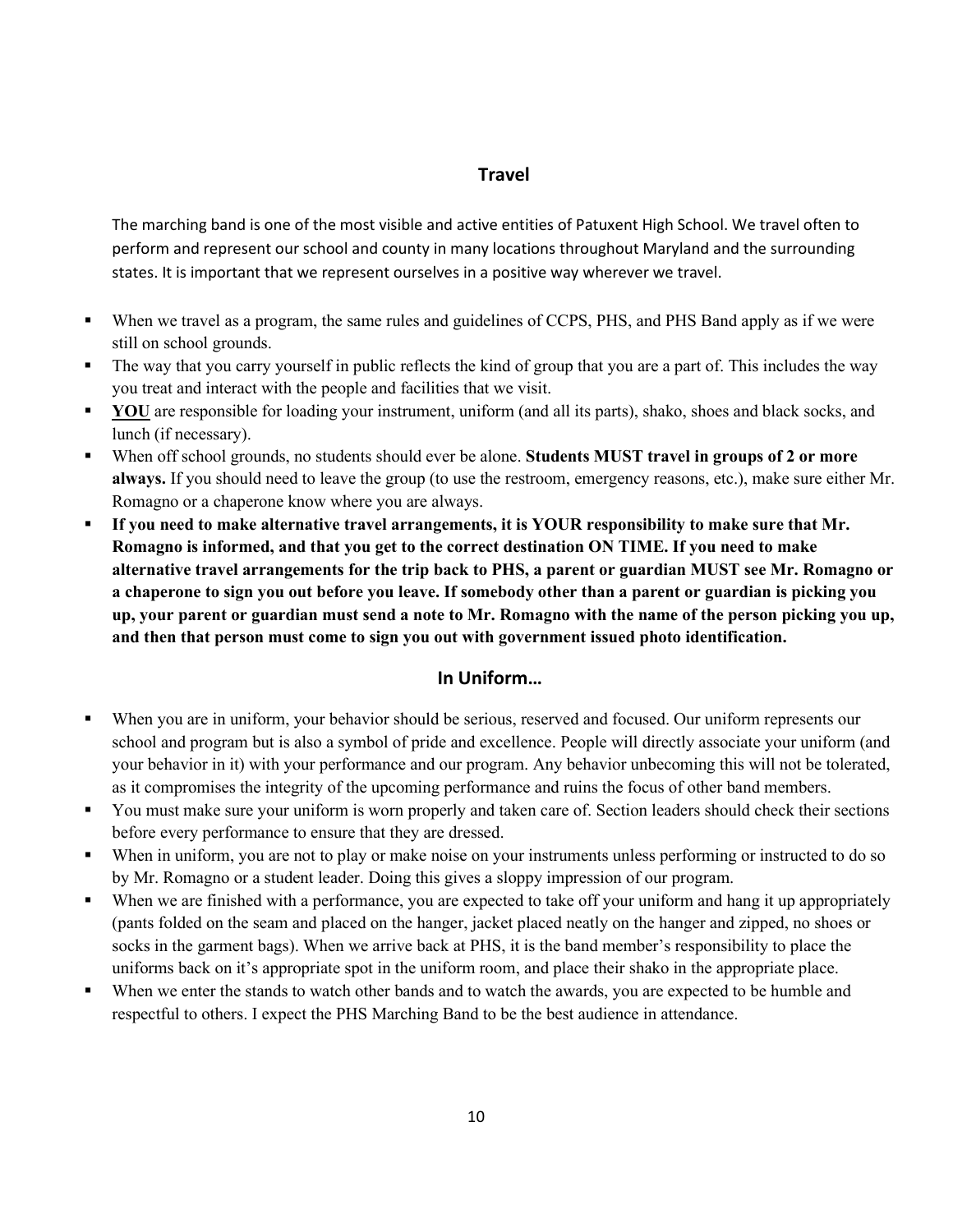### **Student Leaders**

Much of the success of the PHS Marching Band relies on the strength of its student leaders. Leaders are chosen at the end of each season by the entire marching band staff. Your "audition" for a leadership position begins from day one. Mr. Romagno and each staff member constantly watch how each student acts during rehearsals, breaks, during school and various other situations. They also take into consideration musical ability, marching ability and ability to work with others. ALL students who have been in marching band for at least one season are eligible to become a student leader. Your seniority over others in your section **DOES NOT** guarantee you a leadership position. Our student leaders should be the best example of the values and expectations of our program.

Student leaders are expected to be held to a higher standard always. You are always the first to arrive and the last to leave from rehearsals and performances. It is your job to hold other members accountable for their responsibilities and other aspects without being told. We will provide you with ample training and opportunities for growth throughout the season. **You are expected to be at ALL leadership meetings before AND after rehearsals and performances.** 

**\*It is important to understand that all leadership positions are earned each day. If a student is not performing their position to the director's expectation, a position may be dissolved or re-assigned at the director's discretion.** 

### **Student Leadership Team**

Drum Major –

Horn Sergeant –

Brass Captain –

Woodwind Captain –

Battery Captain –

Front Ensemble Captain –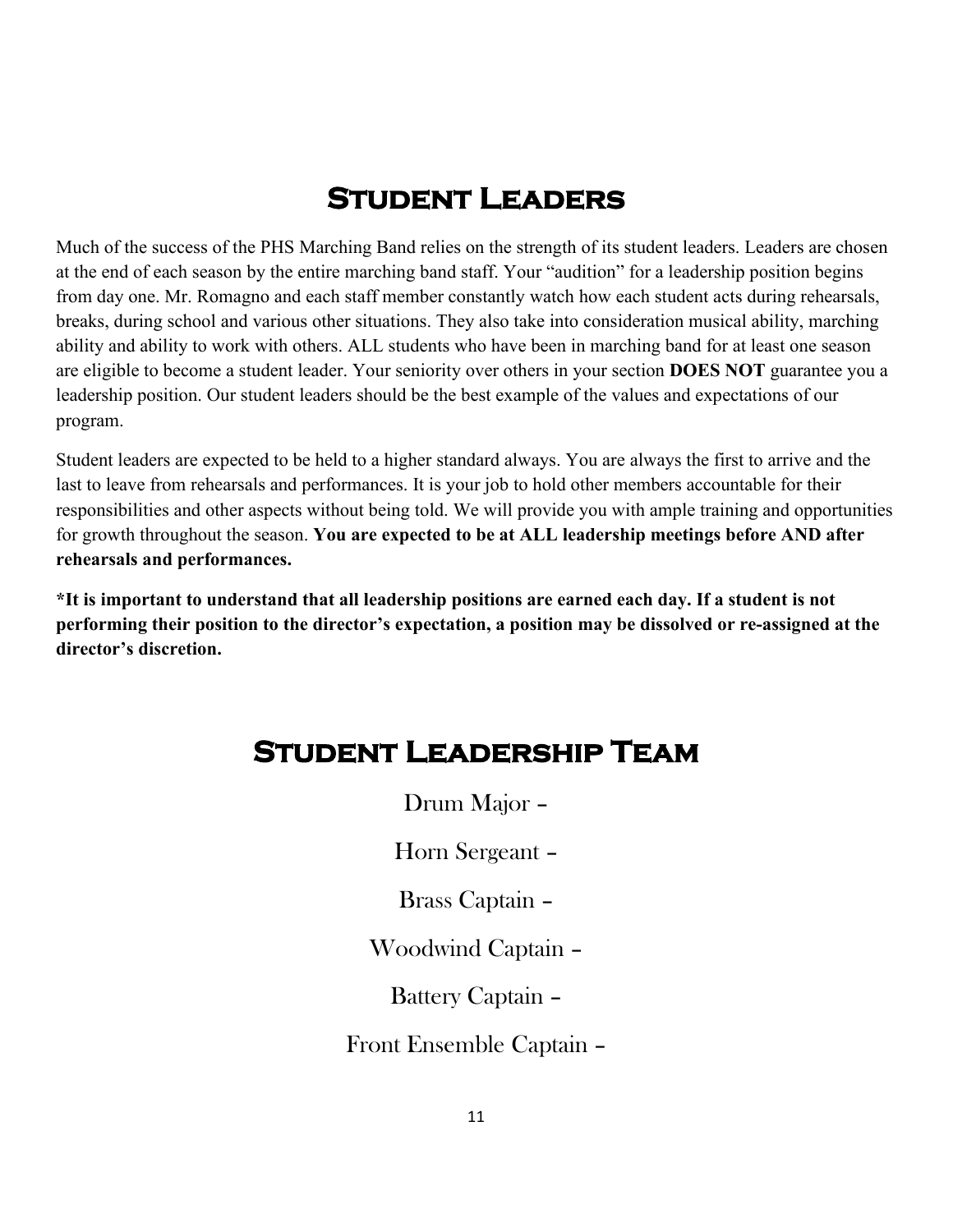### Guard Captain –

### **Band Camp**

For the band to learn all the music needed throughout marching band season and the visual aspects of the show (drill, choreography etc.), it is necessary for us to have multiple, extended rehearsals. As this is the most important preparatory time for the band, Band Camp is **MANDATORY** for all members for **ALL DAYS**. Band camp will consist of music sectionals, full music rehearsals, marching sectionals, basic marching review, and drill setting. In addition, you will learn and review the procedures and expectations of the PHS Marching Band.

The band boosters will provide students with some snacks throughout the day, but students are responsible for bringing their own lunch. **Students are NOT to order lunch and have it delivered to PHS!** (parents/guardian may drop off lunch if necessary).

Once on school grounds, students are **NOT** permitted to leave until the end of the band camp day. Although some students may have the capability to drive, they will not be permitted to leave.

Students are responsible for bringing the following items with them to EVERY DAY of band camp:

- Packed Lunch
- Dot book (small notebooks attached to a lanyard)
- $\blacksquare$  Pencil
- Music
- Sunscreen and Bug spray (Apply often!)
- Water Bottle
- $\blacksquare$  Hat
- **Sneakers**

On the last day of band camp, a Parent Preview show will be held at PHS. This will serve as the debut performance of the PHS Marching Band Show.

### **Football Games**

As a part of the PHS community, the PHS Marching band is required to perform at ALL home football games including a pre-game show, halftime show, and stand tunes during the game. Students are to arrive at the band room BEFORE the report time, and change into their uniforms at PHS. Once dressed in half-uniform (pants and shoes, jacket folded and shako), students will assemble in the warm up arc in front of the school. The band will march to the field and perform pre-game and then head into the stands. When you are in the stands, you are to sit with your section, remain in full uniform (with shako removed), and remain ready to play. We will warm up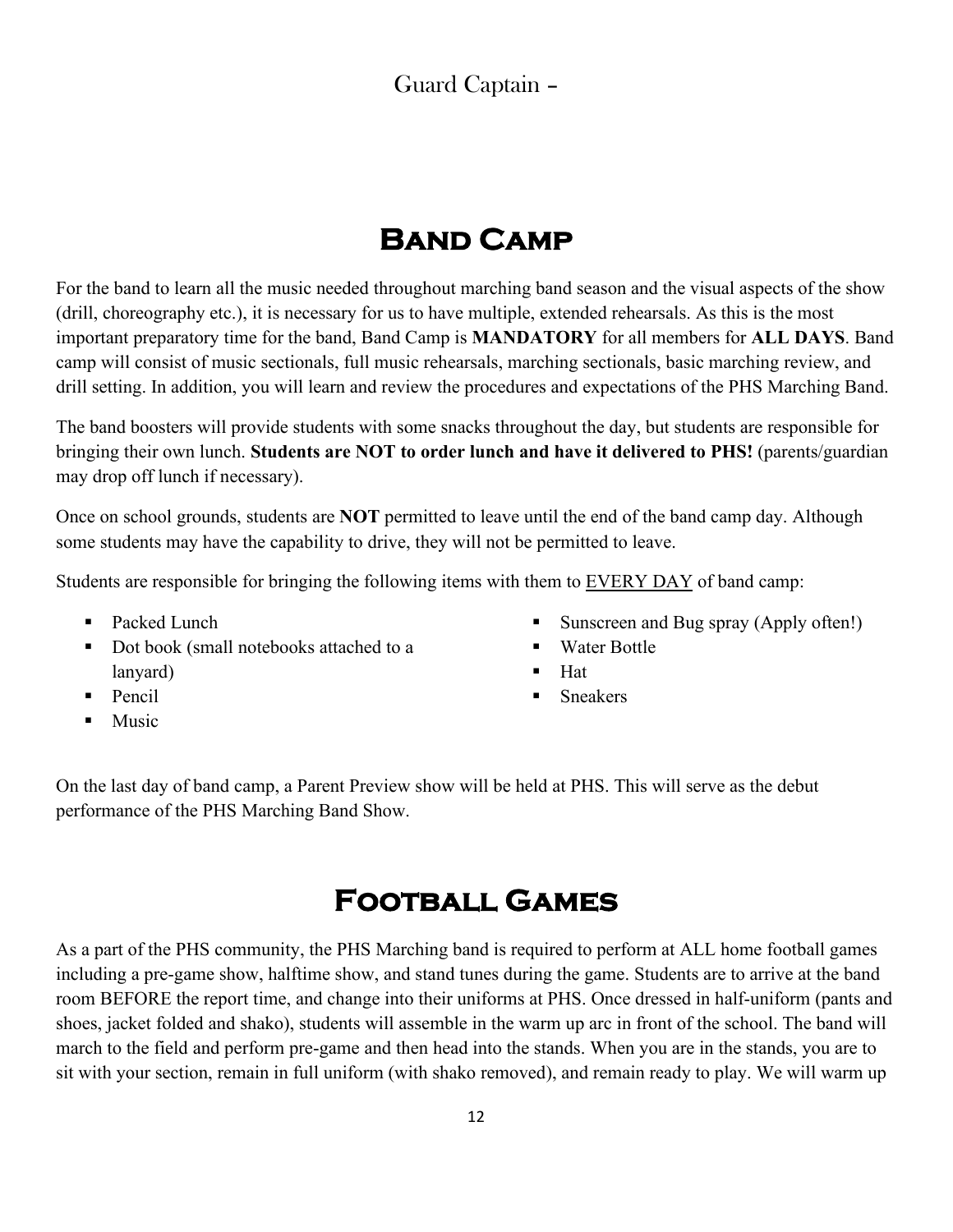for our halftime show during the  $2<sup>nd</sup>$  quarter and perform our field show during halftime. A snack will be provided in the stands. Students will not be able to visit the concession stand during the football game and parents should NOT bring students food during the game. A booster provided snack will be given at the end of halftime.

### **Competitions**

The PHS Marching Band competes approximately seven times a year as a member of the USBands competitive circuit. This provides students with a competitive atmosphere with professional feedback and critique.

A trip itinerary will be handed out the week leading up to each competition. It will include report times, performance times, and approximate return times. On most competition days, we will rehearse at PHS for approximately two hours to focus students and make them performance ready. After rehearsal, we will load all equipment and instruments onto the trailer. **You are responsible for making sure your equipment is on the trailer!** All band members should make sure they have the following with them on the bus at every competition:

- Uniform: tour shirt, shoes, gloves, black socks, stadium jacket etc.
- $\blacksquare$  Music & warm ups
- Money for concessions
- Comfortable clothes for the weather after performance

When we arrive at competitions, we will unload buses and equipment from the trailer. After this you will be given time to dress and to get your instrument and shako from the trailer. We will dress in half uniform, and proceed to warm up area. We will stretch, warm up and prepare for performance as a group. After warm ups, we will march to the stadium and perform our field show. After the performance, we will march off the field and return to the trailer/buses. Each member is responsible for returning their instrument and shako to the trailer. You will then be taken to the buses to change into your warm-ups (**make sure your uniform is hung in the bag correctly!**). We will then go back to the stands to watch the remaining bands compete, visit the concession stands, and watch the awards. After awards, the band will report back to the buses to head home. Depending on the length of the trip, the buses may or may not stop for a restroom stop on the way back home. When we get back to PHS, all band members are responsible for assuring that their uniform is hung correctly on the hanger and in the bag, and returned to the correct spot in the uniform closet. Section leaders will check their section's uniforms to ensure that they are hung correctly. **All students are expected to help put all the instruments and equipment away before leaving the school. Failure to do so could result in consequences at the discretion of the director.**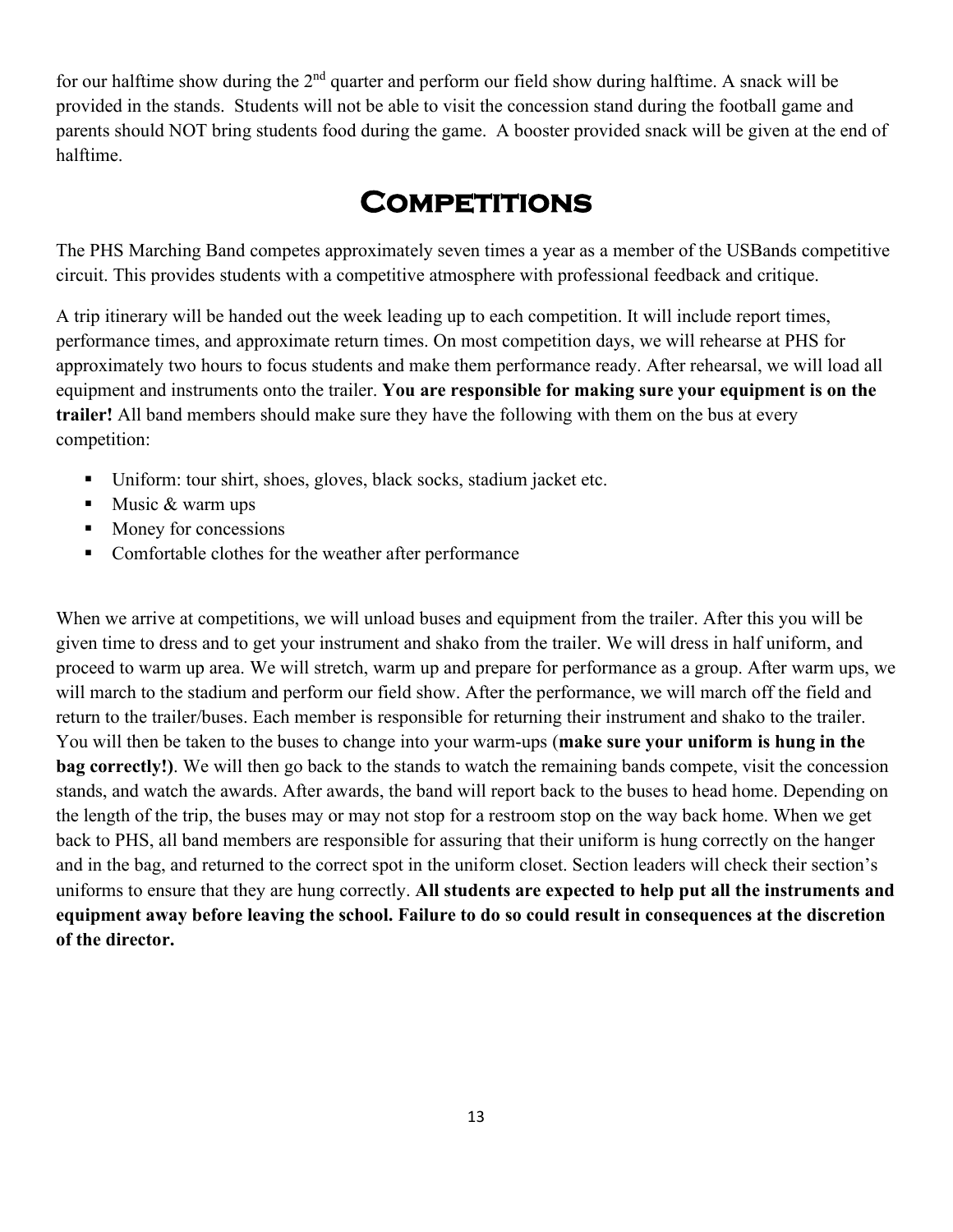### **Parents and Band Boosters**

Band Parents play a HUGE role in the success of the Patuxent High School Marching Band. They are involved in assisting with uniforms, band camp, snacks, chaperoning, fundraising, moving equipment, and much more. There is way for EVERY parent/guardian to find a way, big or small, to give of their time and talents to help ensure every student has an enjoyable and memorable experience as a part of this organization. The band program has been blessed with phenomenal parents over the years, and we sincerely want you to be a part of it!

The band booster organization is for parents/guardians of students in ANY performing ensemble as a part of the PHS Band Department. The boosters meet at 7:00pm on the first Tuesday of every month. Please make sure that we have your most up to date contact information to communicate clearly with you! Please complete and return the Band Booster form to help us get you involved in a way that is comfortable and useful! We are excited to welcome you into the Patuxent High School Band family with your student!

### **Forms**

Please find all necessary forms in the pages to follow. All forms must be returned to Mr. Romagno **BY (OR BEFORE) MONDAY, August 15<sup>th</sup>**. Your cooperation in returning the forms is appreciated, as they will be needed to plan and prepare for Band Camp.

Forms to be completed and returned are as follows:

- \_\_\_\_\_\_ Student Information Sheet/Contract
- Permission to Participate/Media Release Form
- \_\_\_\_\_\_ Marching Band Dues Form
- \_\_\_\_\_\_ Student Medical History
- \_\_\_\_\_\_ Injury Risk Contract
- \_\_\_\_\_\_ Band Booster Form
- \_\_\_\_\_\_ Apparel Order Form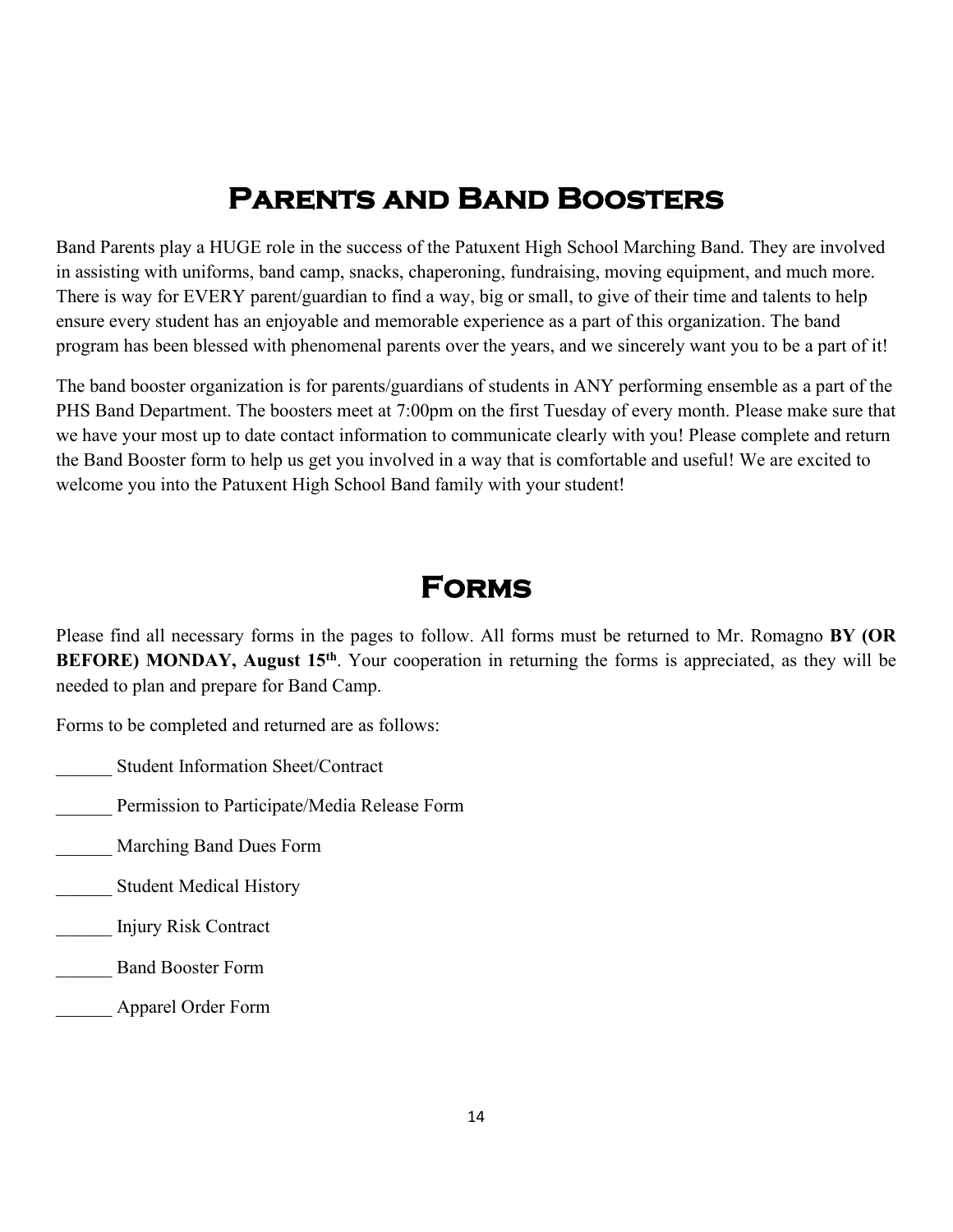### **2022 Student Information Sheet**

|   | Name: 2008. 2010. 2010. 2010. 2010. 2010. 2010. 2010. 2010. 2011. 2012. 2012. 2013. 2014. 2016. 2016. 2016. 20 |        |     |                                                     |
|---|----------------------------------------------------------------------------------------------------------------|--------|-----|-----------------------------------------------------|
|   |                                                                                                                |        |     |                                                     |
|   |                                                                                                                |        |     |                                                     |
|   |                                                                                                                |        |     | I am a (circle one): New Member OR Returning Member |
|   |                                                                                                                |        |     |                                                     |
|   |                                                                                                                |        |     |                                                     |
|   |                                                                                                                |        |     |                                                     |
|   |                                                                                                                |        |     |                                                     |
|   |                                                                                                                |        |     |                                                     |
|   |                                                                                                                |        |     |                                                     |
|   | Please circle one (woodwind and brass players only):                                                           |        |     |                                                     |
|   | I have my own instrument                                                                                       |        |     | I need to use a school instrument                   |
|   | <b>Student T-Shirt Size (circle one):</b>                                                                      |        |     |                                                     |
| S |                                                                                                                | M L XL | XXL | XXXL                                                |

#### **Commitment Contract:**

**By signing this contract, I agree that I have read and understand the contents of the Marching Band Handbook. I understand that I am committing to participation in the entire season including all rehearsals and performances, and am committed to paying the** *non-refundable* **band fees by August 19th, 2022. I understand that if I do not have my fees paid in full or payment schedule up to date by August 15th, 2022, my participation in the activity may be forfeited. I understand that if I quit band or am removed for lack of attendance or disciplinary reasons, my band fees are still due in full. If my band fees are not paid in full, I understand that Mr. Romagno will file a financial obligation with the financial secretary at PHS. I understand that I will be held financially responsible for school-owned equipment that is not turned in on time. I have checked my calendar and have notified Mr. Romagno of any pre-scheduled conflicts. I further agree that barring any emergency (as defined above), I will be in attendance at each band function, and will schedule further events around my band schedule. I have filled out the medical form and have listed all health concerns that should be taken into consideration for physical activity.**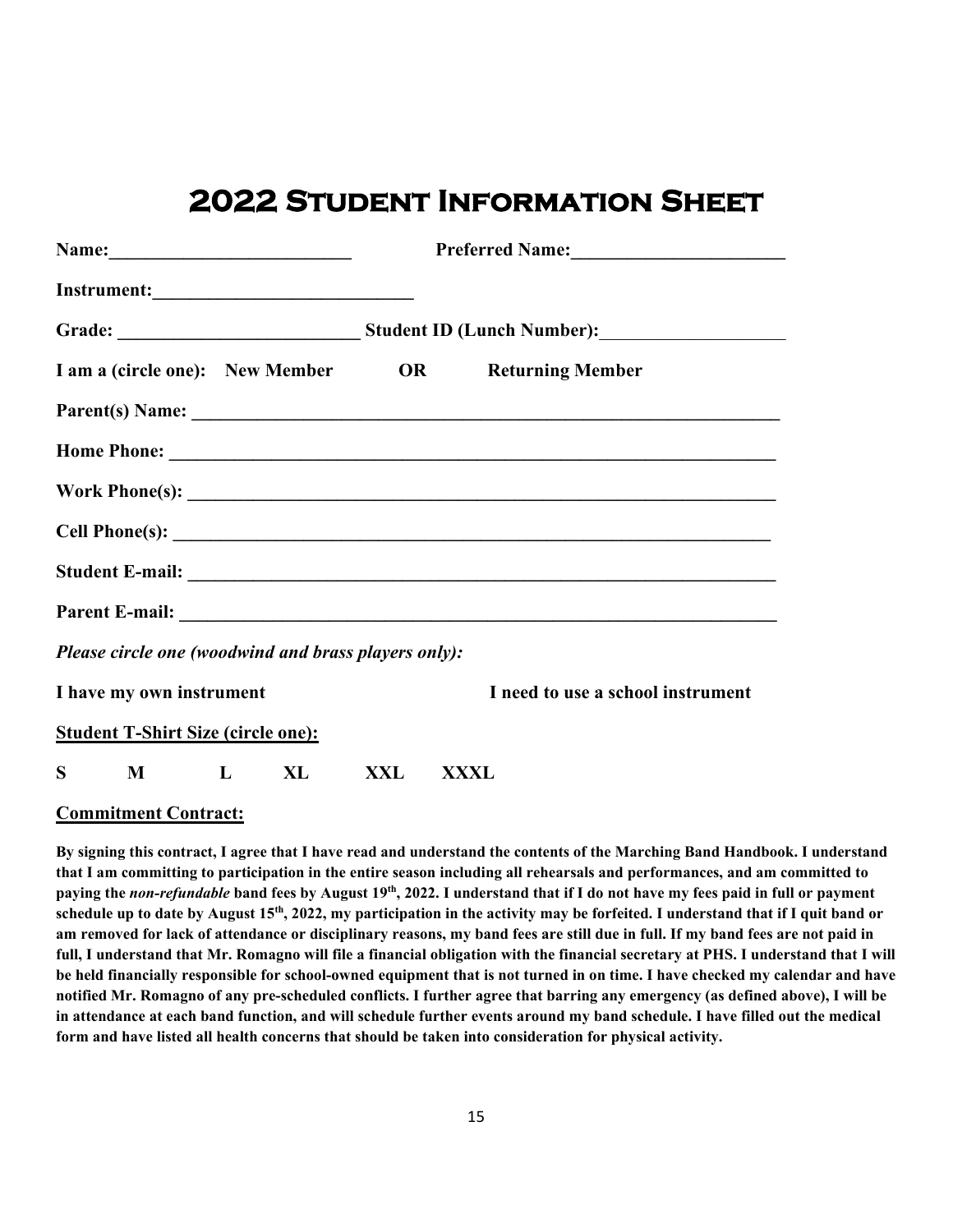| <b>Student Signature:</b> | Date: |
|---------------------------|-------|
|                           |       |
|                           |       |
|                           |       |

#### **Parent Signature:**

| Date: |
|-------|
|-------|

### **Permission to Participate**

My student\_\_\_\_\_\_\_\_\_\_\_\_\_\_\_\_\_\_\_\_\_\_\_\_\_\_, has permission to participate in all Patuxent High School Marching Band activities as outlined in the PHS Band Handbook including all travel associated with said activities. These activities include but are not limited to, all rehearsals, band camp, football games, home/away playoff games, USBands competitions and parades. Additionally, I give my student permission to be involved in various fundraising activities including, but not limited to car washes, Roy Rogers nights, Rita's nights, mulch sale and other fundraising events.

Parent/Guardian Signature:

### **Media release**

I hereby grant the Patuxent High School Band the right to obtain and/or use my student, \_\_\_\_\_\_\_\_\_\_\_\_\_\_\_\_\_\_\_\_\_ (*print student name*) photograph, digital image, video and/or voice for educational, informational or program advertisement purposes.

I understand that all publications, presentations, websites and productions will be used within the school system, the community at large and/or the internet. Additionally, I understand that all images and productions therein become the property of Calvert County Public Schools.

Parent/Guardian Signature: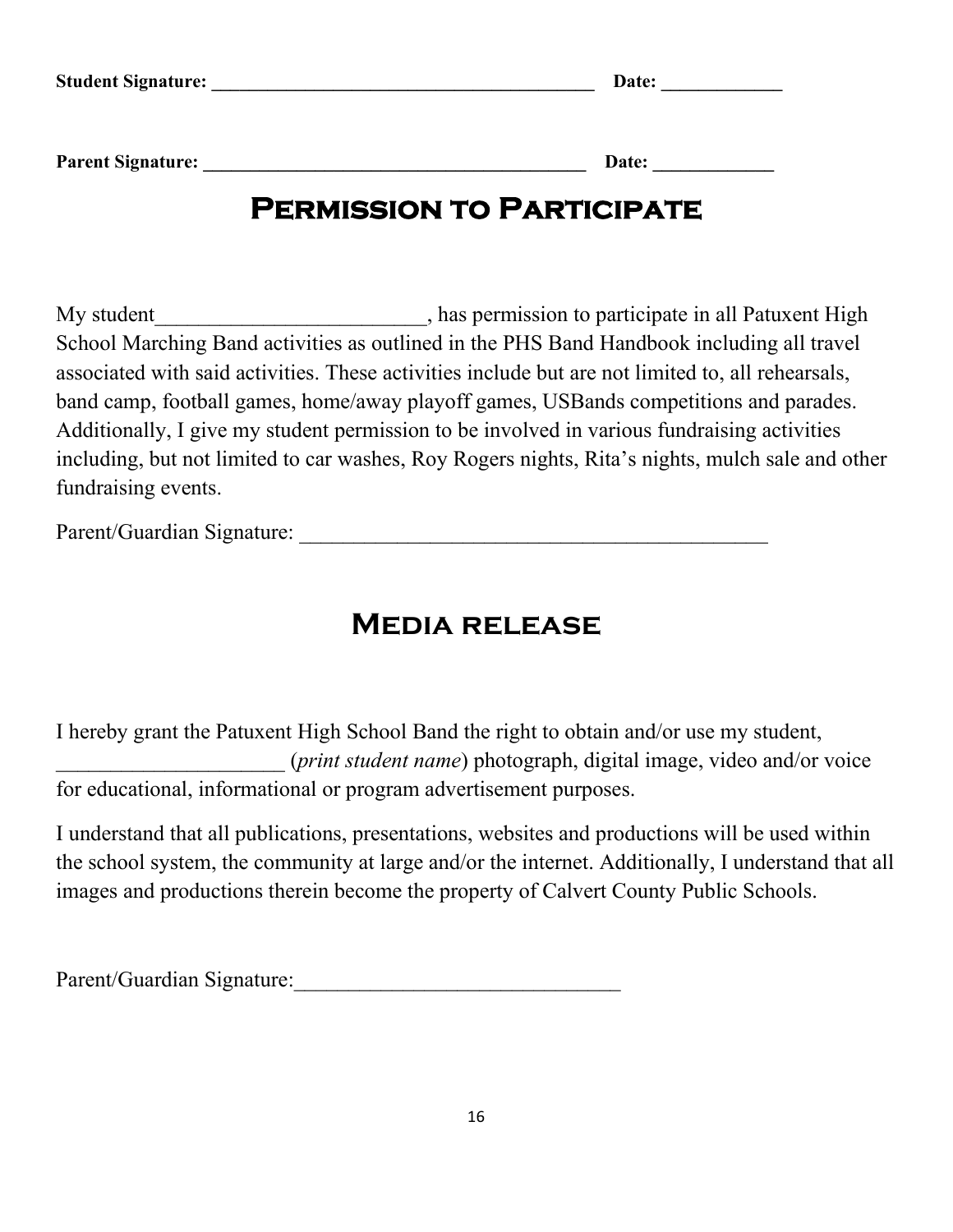I DO NOT give permission for the Patuxent High School Band to obtain and/or use my student's photograph, digital image, video and/or voice for educational, informational, or program advertisement purposes.

Parent/Guardian Signature:

### **Marching Band Dues Form**

Marching Band dues for students will vary depending on whether they play an instrument or are in colorguard. Additional expenses can be necessary if students need a pair of marching shoes OR veteran members who need to replace their old pair of marching shoes. You will have until **August 19th** to pay all band dues and expenses. **If you have a financial situation that requires assistance in paying these dues, please let Mr. Romagno know immediately so we can put a plan into place. WE WILL NEVER TURN STUDENTS AWAY DUE TO FINANCIAL REASONS. Students using financial assistance will be required to participate in band events and fundraisers as a contribution to the program for assistance.** 

The breakdown of the fees is listed below.

### **If fees are not paid in full OR payment schedules are not up to date by August 19th your participation in the activity may be in jeopardy.**

Student Name:

**\_\_\_\_\_\_ New Instrumentalist** - \$285 **\_\_\_\_\_\_ New Colorguard** - \$295

**\_\_\_\_\_\_ Returning Instrumentalist** - \$245 **\_\_\_\_\_\_ Returning Colorguard** - \$255

**\_\_\_\_\_\_ Marching Shoes** - \$30 \_\_\_\_\_\_\_ Muti-student family discount- (-50%)

 **Student Shoe Size \_\_\_\_\_\_**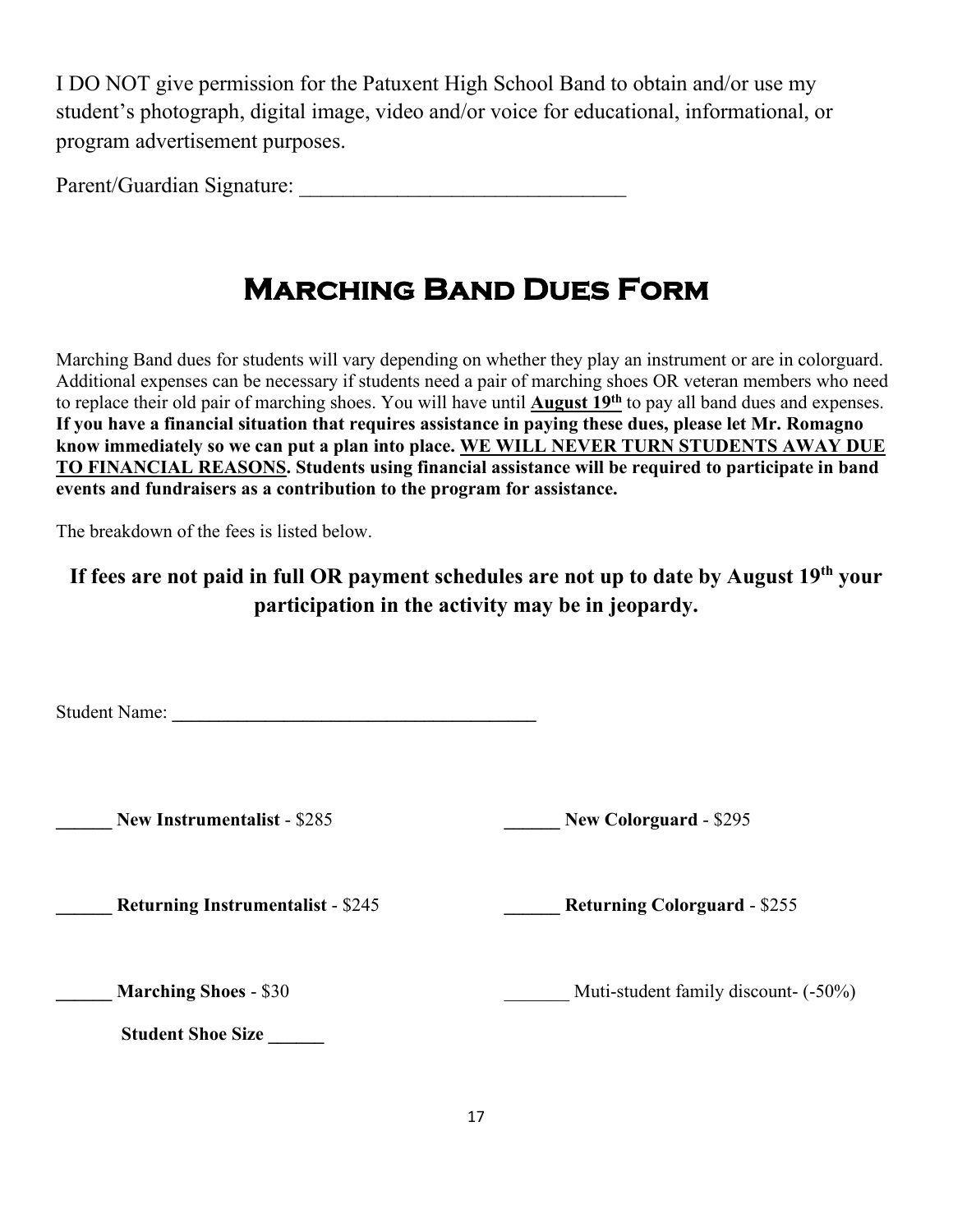#### **Student Medical History Patuxent High School Band Department**

**Part I:** *All information in this section must be completed.*

| Student's Name:              | Home Phone: (        |             |
|------------------------------|----------------------|-------------|
| Address:                     |                      |             |
| Father's Name:               | Mother's Name:       |             |
| Father's Work $#(-)$         | Mother's Work $#(-)$ |             |
| Father's Cell # (            | Mother's Cell $#$ (  |             |
| Alternate Emergency Contact: | Relationship:        | Phone # $($ |
| Physician:                   | Phone # $($          |             |
| Dentist:                     | Phone # $($          |             |

**Part II:** *Check any problems that apply.*

| Kidney/Bladder<br>Sleepwalking<br>Menstruation                                                               | <b>Heart Disease</b><br>Convulsions<br><b>Diabetes</b> |                            |             | Allergies<br>To Drugs (List)             |  |
|--------------------------------------------------------------------------------------------------------------|--------------------------------------------------------|----------------------------|-------------|------------------------------------------|--|
| Headaches<br>Constipation<br>Shortness of Breath<br>High Blood Pressure<br>Low Blood Pressure                | Hernia<br>Hay Fever<br>Other<br>Asthma                 |                            | ⊓<br>$\Box$ | To Food (List)                           |  |
| Fainting<br>Nose Bleeds<br>Serious/Chronic Illness (List)<br>Operations? (List)                              | Asthma Meds. (List)                                    |                            | П           | To Insect Bites/Stings<br>(List Insects) |  |
| Contact Lenses:                                                                                              |                                                        | Date of Last Tetanus Shot: |             |                                          |  |
| Any other conditions/information we should know?                                                             |                                                        |                            |             |                                          |  |
| Note any medications your child takes. If this information changes at any time, please notify us in writing. |                                                        |                            |             |                                          |  |
| Medication name:                                                                                             |                                                        | Taking for:                |             |                                          |  |
| Medication name:                                                                                             |                                                        | Taking for:<br><b>10</b>   |             |                                          |  |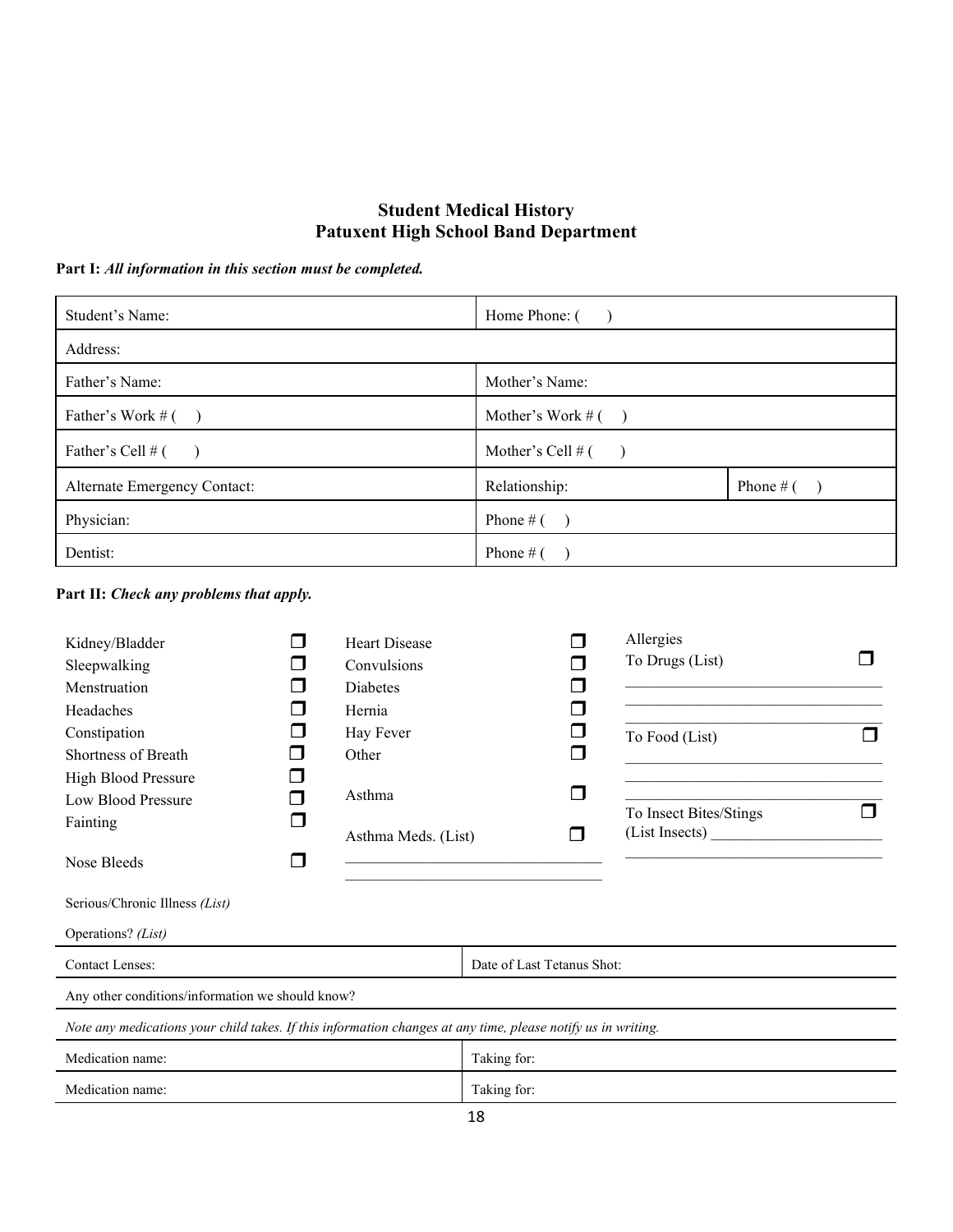#### **Part III:** *Medications*

Please make sure you have completed the "Parental & Physician Authorization Form - Request to Administer Medication During School Hours" and that is on file in the main office. Parental and physician authorization must be on file for all prescriptions and over-the-counter medication. The Parental and Physician's Authorization Form may be obtained from your school or the Student Services Department.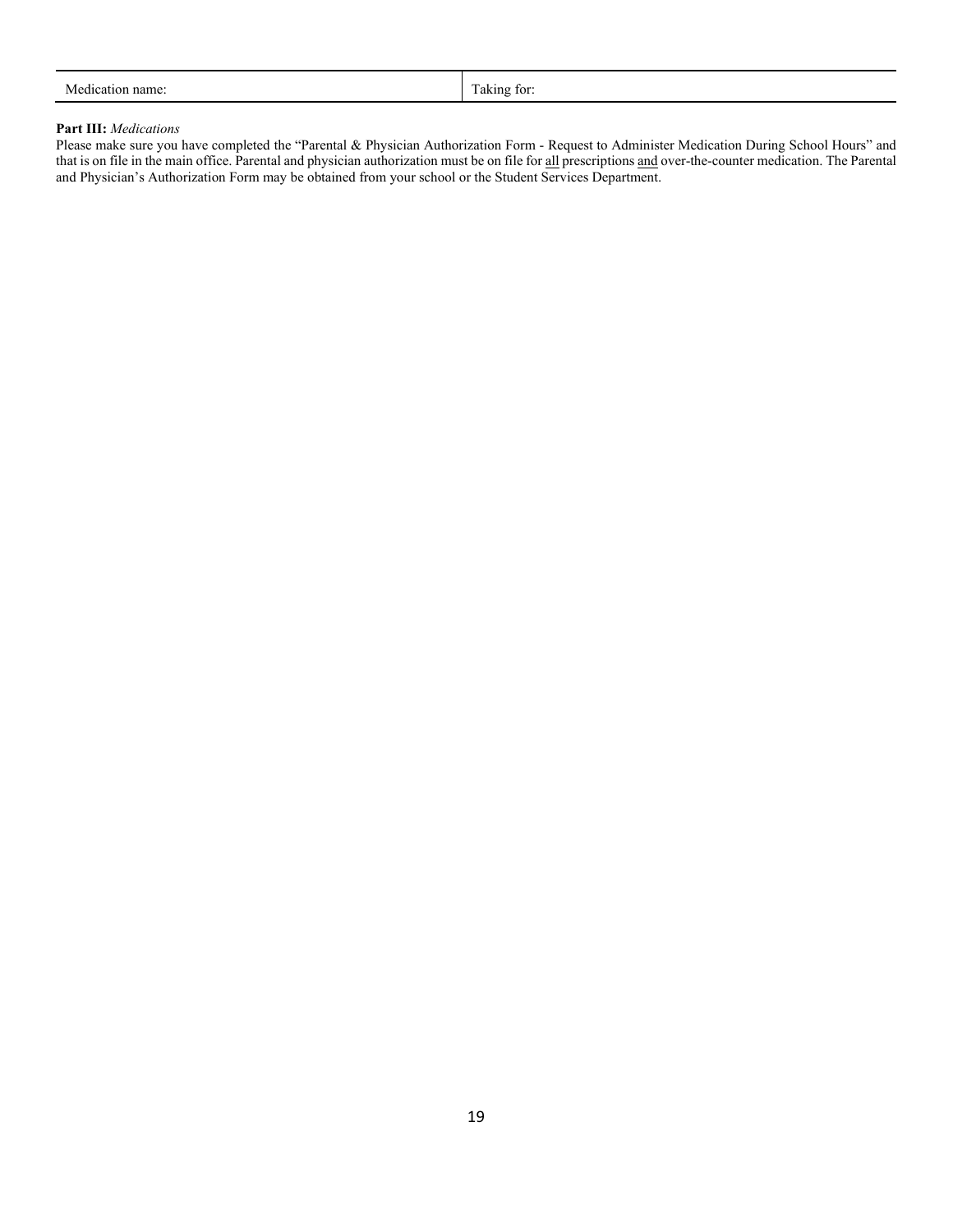# **INJURY RISK CONTRACT**

Section 1: *Parent/Guardian permit*. I hereby give my consent for the above named to participate in said band at Patuxent High School, and give my permission for him/her to participate in any travel associated with the band as authorized by the school district.

Parent/Guardian: \_\_\_\_\_\_\_\_\_\_\_\_\_\_\_\_\_\_\_\_\_\_\_\_\_\_\_\_\_\_\_\_\_\_\_\_\_\_\_\_Date: \_\_\_\_\_\_\_\_\_\_\_\_\_\_\_\_\_\_\_

Section 2: *Insurance Waiver and release from liability*. We, the undersigned parents/guardians agree that Calvert County Public Schools, Board of Education members and staff, shall be in no way responsible for any injuries suffered by him/her while engaged in any band activity sponsored by the Patuxent High School Band. Further, we hereby release the aforesaid of any and all liability for such injuries. This action is being taken in view of the fact that he/she is already covered by the following:

| Parent/Guardian:         | Date:    |
|--------------------------|----------|
|                          |          |
| <b>Insurance Policy:</b> | Policy#: |

Section 3: *Injury Risk*. Every participant should be aware that there are certain risks associated with any band activity, and that personal injury may result in any band. There's an increased danger in any band activity, which entails body contact as an integral part of the band or as a possible consequence. The undersigned and his/her parent(s) or guardian(s) acknowledge that such risk exists, and by their signature hereto indicate their willingness to voluntarily participate in the band activity with full knowledge of possible risk including bodily injury.

| Student:         | Date: |
|------------------|-------|
|                  |       |
| Parent/Guardian: | Date: |

#### **Part IV:**

#### Parental/Guardian Consent for Emergency Medical Treatment

In case of illness, accident, or an emergency, I authorize the band director, or assigned personnel, to secure any necessary medical/dental treatment while he/she is participating in any activity of the Patuxent High School Band Department. I also guarantee payment of all charges incurred during this medical/dental treatment (including, but not limited to: Physician, Dentist, Hospital, X-Ray, Lab, Drugs, Ambulance, etc.)

**Page 20** Print Student Name: Parent/Guardian Signature: \_\_\_\_\_\_\_\_\_\_\_\_\_\_\_\_\_\_\_\_\_\_\_\_\_\_\_\_\_\_\_ Date: \_\_\_\_\_\_\_\_\_\_\_\_\_\_\_\_\_\_\_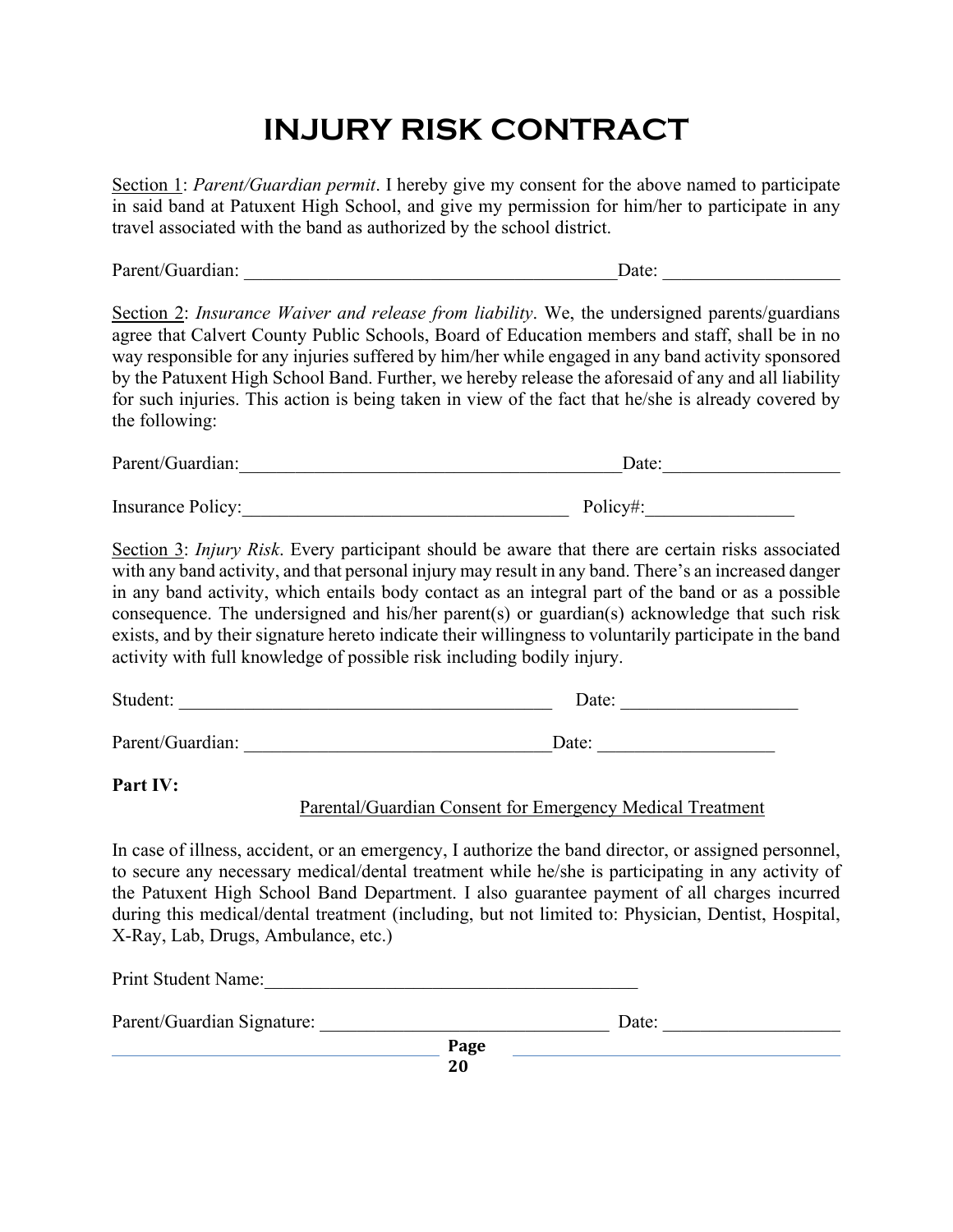# **Join the PHS Band Boosters!**

Our band relies heavily on our parent volunteers. There are a variety of ways you can support our students with your abilities and talents. Please provide us with accurate information below to clearly communicate information about the band and the booster program throughout the year. Thank you for your support of our students!

| I have experience and ability with the following: (check all that apply)                                                                                                                                     |                                                                                                            |
|--------------------------------------------------------------------------------------------------------------------------------------------------------------------------------------------------------------|------------------------------------------------------------------------------------------------------------|
| <b>Public Relations</b>                                                                                                                                                                                      | ____ Baking                                                                                                |
| Welding                                                                                                                                                                                                      | ____ Digital Advertising                                                                                   |
| Web Design                                                                                                                                                                                                   | ____ Sewing                                                                                                |
| Painting                                                                                                                                                                                                     | ____ Woodworking                                                                                           |
| Video Recording                                                                                                                                                                                              | ____ Nurse/Medical experience                                                                              |
|                                                                                                                                                                                                              |                                                                                                            |
|                                                                                                                                                                                                              |                                                                                                            |
|                                                                                                                                                                                                              |                                                                                                            |
| Pit Crew                                                                                                                                                                                                     | Uniforms                                                                                                   |
| <b>Bake Sale/Concert Concessions</b>                                                                                                                                                                         | _____ Spring Mulch Sale                                                                                    |
| ___ Chaperones                                                                                                                                                                                               | <b>Account Fundraisers</b>                                                                                 |
| ____ own or have access to a truck (full size, pickup, etc.)<br>own, manage, or know of a business that would like to sponsor the Band<br>Which activities would you like to learn more about?<br>Data Entry |                                                                                                            |
| members, etc.)                                                                                                                                                                                               | I am interested in assisting with Band practices? (supervise, run errands, take pictures/video, help staff |